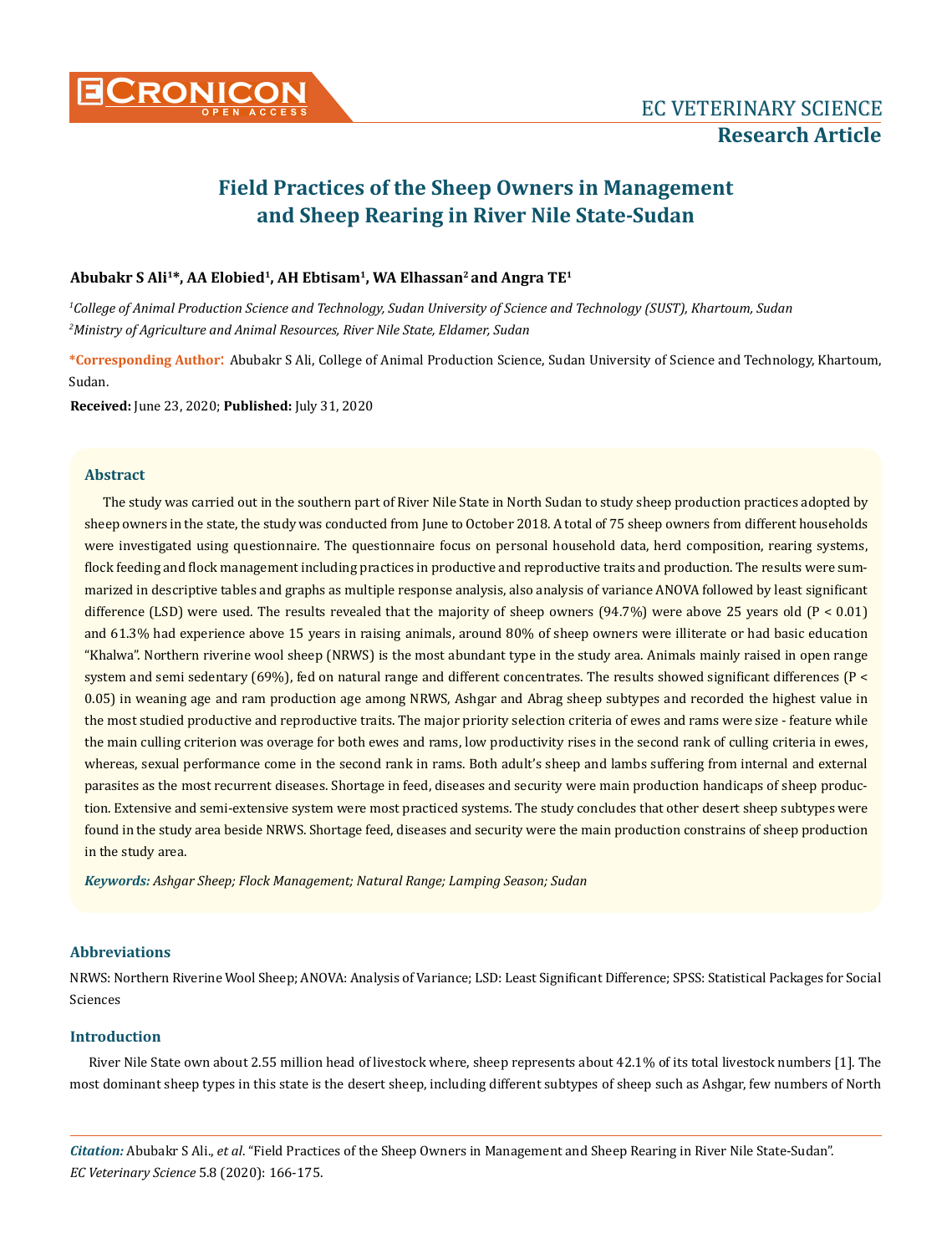riverine wool and Abrag sheep. Sheep are reared under traditional nomadic pastoralist system involving seasonal traveling movements searching for grazing land and water. it usually bred beside other livestock species particularly goats and owned mainly by nomadic Arab tribes and reared in traditional system lacking of modern scientific procedures, hence it exposed to many stress factors such as long trekking, heat, shortage in water supply, and lack and low nutritive quality of pasture especially during dry season [2], However now adays the nomads tend to rear their animals on the agricultural by-products from private schemes or that purchased from farmers to give their animals a sustainable supply of feed. Rangelands in Sudan are characterized by several plant species due to various reasons such as the action and interaction of soil, climate topography and prevalent human activities In spite of degradation due to overgrazing, drought, fire and desertification, they still provide 82.6% of the livestock feed [2]. Sheep are grazed all the year on rangeland and crop residues far distance from home few sheep owners provide concentrates to their animals because of its' high cost [3]. Several research studies reported that extensive-open range-system was the dominant animal production system. Also, it was pointed to many constrains faced sheep production such as lack of water, feed shortage, diseases and less extension services [5,6,10].

#### **Objective of the Study**

The objective of this study is to study the productive and reproductive practices that adopted by shepherds and sheep owners in the River Nile State.

# **Materials and Methods**

# **Study area**

The study was conducted from June to October 2018 in the southern part of River Nile State in northern Sudan. River Nile State is located in desert zone between the latitude 16 - 22° North and longitude 32 - 35° East (Figure 1), River Nile crosses the state from south to north beside Atbara river which comes from the east and drains into the river Nile. There are three discrete seasons in the year, based on rainfall and temperature. Winter (November-February), dry summer (March-June) and wet summer (July-October).

#### **Study design**

A cross-sectional survey was conducted to obtain data from a simple random sample consisting of seventy five sheep owners from Eldamer local sheep market as collection point of sheep owners and shepherds. The sample size was based on equation of [4], A fitted structured questionnaires were filled in single interviewed for each households, it focus on personal household data, herd composition, rearing systems and flock feeding, flock management including practiced productive and reproductive traits and production constrains.

#### **Statistical analysis**

Collected data was categorized and summarized in Microsoft® Excel sheet then analysed using SPSS for Windows program, Version 16 and the results were presented in form of descriptive statistics tables, graphs as multiple responses. Also, analysis of variance ANOVA followed by least significant difference (LSD) was used, the statistical significance was set at a p-value of  $\leq 0.05$ .

#### **Results and Discussion**

# **Personal information of sheep owners**

The majority of sheep owners (94.7%) were above 25 years old  $(P < 0.01)$  and 65.3% of them had experience more than 15 years compare to 34.7% had less than 10 years of experience (Table 1), it seems to be that rearing sheep is life manner of them [3,5] reported agreed results. Figure 1 records that most of sheep owners (76.7%) were either illiterate or had a basic or "Khalwa" education, whereas few of them had a higher educational level (2%), the educational level could be affected by the nomadic nature. These results were agreed with those found by [5-7]. Also, the results showed that the respondents were mainly animal breeders, beside (94.7%) other activities such as farming and public sector employee (Table 2). These results were disagreed with those of [3] who study some characteristics of sheep production in Gadarif State which characterize as agricultural state; hence farming activities comes at the first rank; however it was agreed with those of [5].

*Citation:* Abubakr S Ali., *et al*. "Field Practices of the Sheep Owners in Management and Sheep Rearing in River Nile State-Sudan". *EC Veterinary Science* 5.8 (2020): 166-175.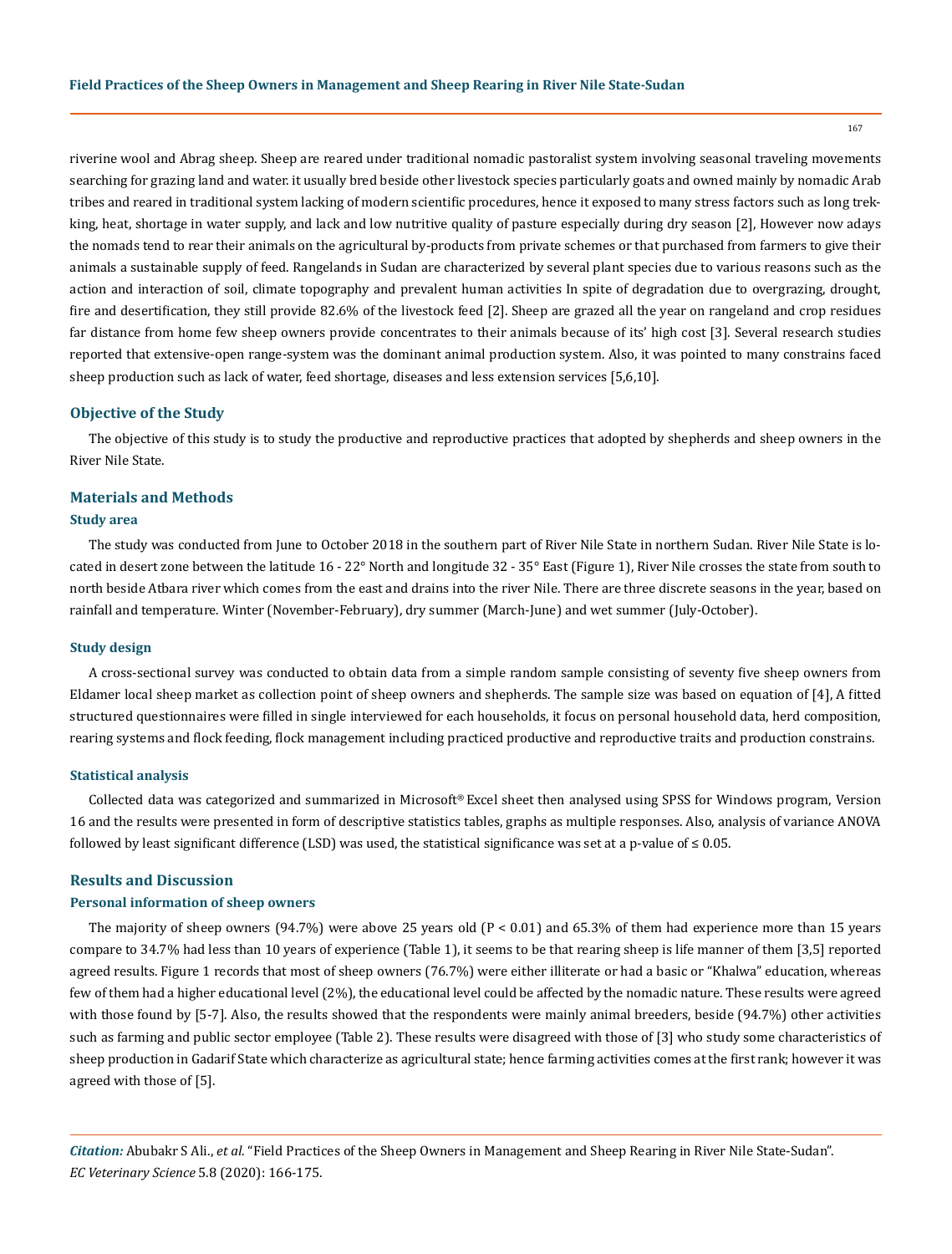## **Field Practices of the Sheep Owners in Management and Sheep Rearing in River Nile State-Sudan**

|                             | <b>Experience</b> (year)  |      |              |              |          |              |             |       |  |
|-----------------------------|---------------------------|------|--------------|--------------|----------|--------------|-------------|-------|--|
| Age group (year)            | $15 - 30$<br>Less than 15 |      |              | More than 30 |          | <b>Total</b> |             |       |  |
|                             | $\mathbf n$               | $\%$ | $\mathbf n$  | $\%$         | n        | $\%$         | $\mathbf n$ | $\%$  |  |
| Less than 25                | 4                         | 15.4 | $\mathbf{0}$ | 0.0          | $\Omega$ | 0.0          | 4           | 5.3   |  |
| 25-45                       | 20                        | 76.9 | 20           | 51.3         | 2        | 20.0         | 42          | 56.0  |  |
| More than 45                | 2                         | 7.7  | 19           | 48.7         | 8        | 80.0         | 29          | 38.7  |  |
| Total                       | 26                        | 34.7 | 39           | 52.0         | 10       | 13.3         | 75          | 100.0 |  |
| Chi-square value = $23.929$ |                           |      |              |              |          |              |             |       |  |

*Table 1: Relationship between age group and years of experience of sheep owners.*



# *Figure 1: Educational level of respondents.*

| <b>Occupation</b> | n   | $\frac{0}{0}$ | <b>Together</b> |
|-------------------|-----|---------------|-----------------|
| Animal breeder    | 71  | 69.6          | 94.7            |
| Farmer            | 26  | 25.5          | 34.7            |
| Private sector    | 5   | 4.9           | 6.7             |
| Total             | 102 | 100.0         | 136.0           |

*Table 2: Occupation of sheep owners (N=75).*

# **Herd structure and sheep subtypes**

This study showed that the respondents mainly reared sheep with other livestock species (Table 3) particularly goats. These could be attributed to similarity between sheep and goats source of milk that nomads need for their food. These findings are agreeing to [3,6] from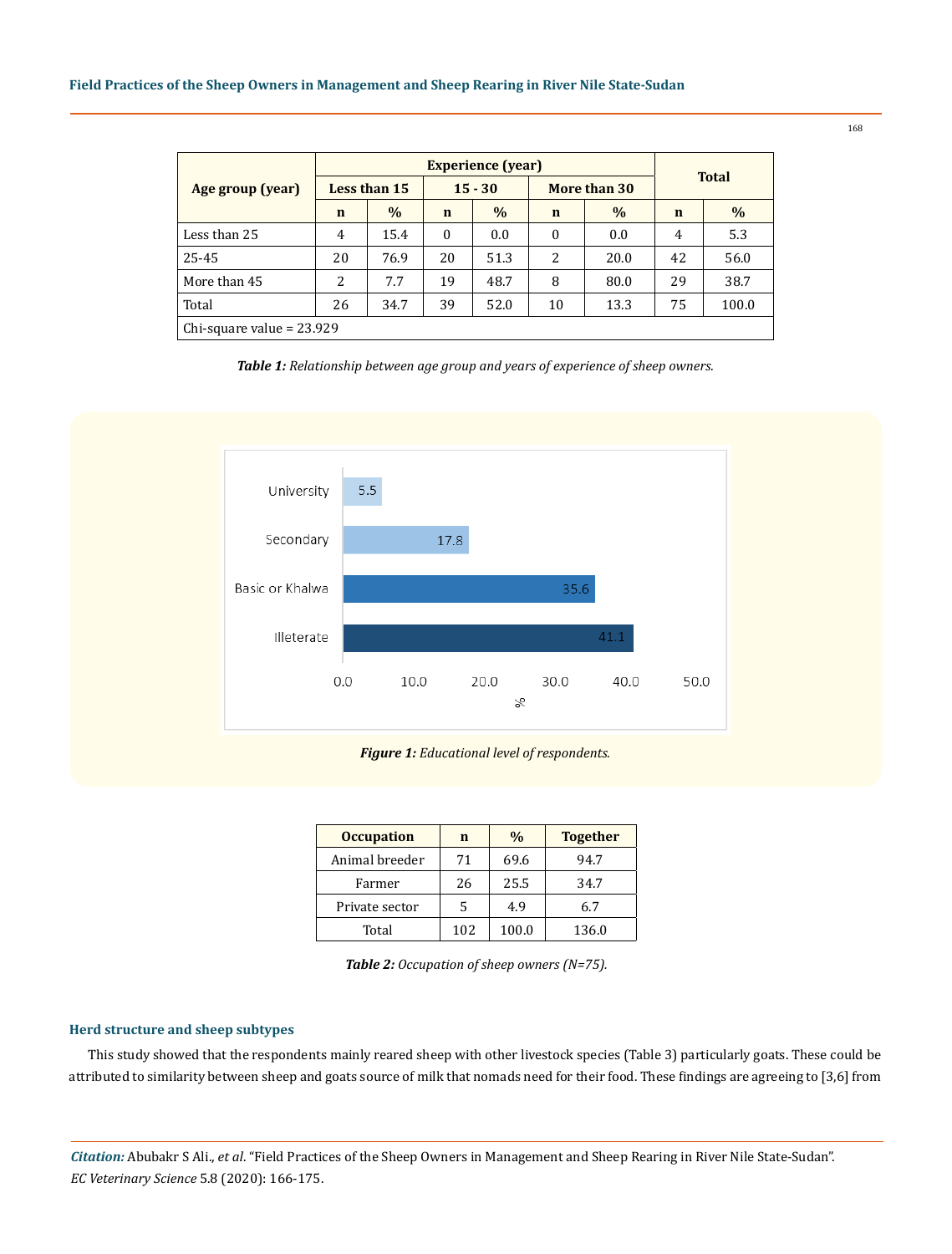figure 2. Northern riverine wool sheep (NRWS) was the most abundant sheep subtype in the study area followed by Ashgar ecotype, this might be because of River Nile State a part of NRWS homeland.

| <b>Herd</b> | $\mathbf n$ | $\%$  | <b>Together</b> |
|-------------|-------------|-------|-----------------|
| Sheep       | 75          | 55.1  | 100.0           |
| Goat        | 37          | 27.2  | 49.3            |
| Cattle      | 21          | 15.4  | 28.0            |
| Camel       | 3           | 2.2.  | 4.0             |
| Total       | 136         | 100.0 | 181.3           |

*Table 3: Herd composition.*



**Rearing systems and flock feeding**

Figure 3 showed that 37.2% of sheep owners adopted the open range system followed by 31.9% who espoused semi sedentary system with do not difference largely from those practiced on sedentary system 30.9%. these could be due to narrow area of pastures and lack of water source particularly in the end of rainy season in River Nile State which push sheep owners to adopt other rearing systems. Similar finding were found by [8-10]. Also, the obtained results from the interviewers showed that all of them were dependent basically on the natural range followed by different concentrates feedstuffs such as Sorghum (feterita), wheat bran and groundnut cake on feeding their animals, this beside Bersim as main cultivated forage in River Nile State (Table 4). These results were agreed with those of [3,9,10]. The data of most preferable plants by sheep in the study area showed in table 5 where *Hantot (Ipomoea cordovano)* records the highest rank followed by *Sharia* (*Dactvloctenium scindcum*) while *Sarba* and *Bersim* (*Medicago sativa)* (cultivated fodder) come at the last rank.

*Citation:* Abubakr S Ali., *et al*. "Field Practices of the Sheep Owners in Management and Sheep Rearing in River Nile State-Sudan". *EC Veterinary Science* 5.8 (2020): 166-175.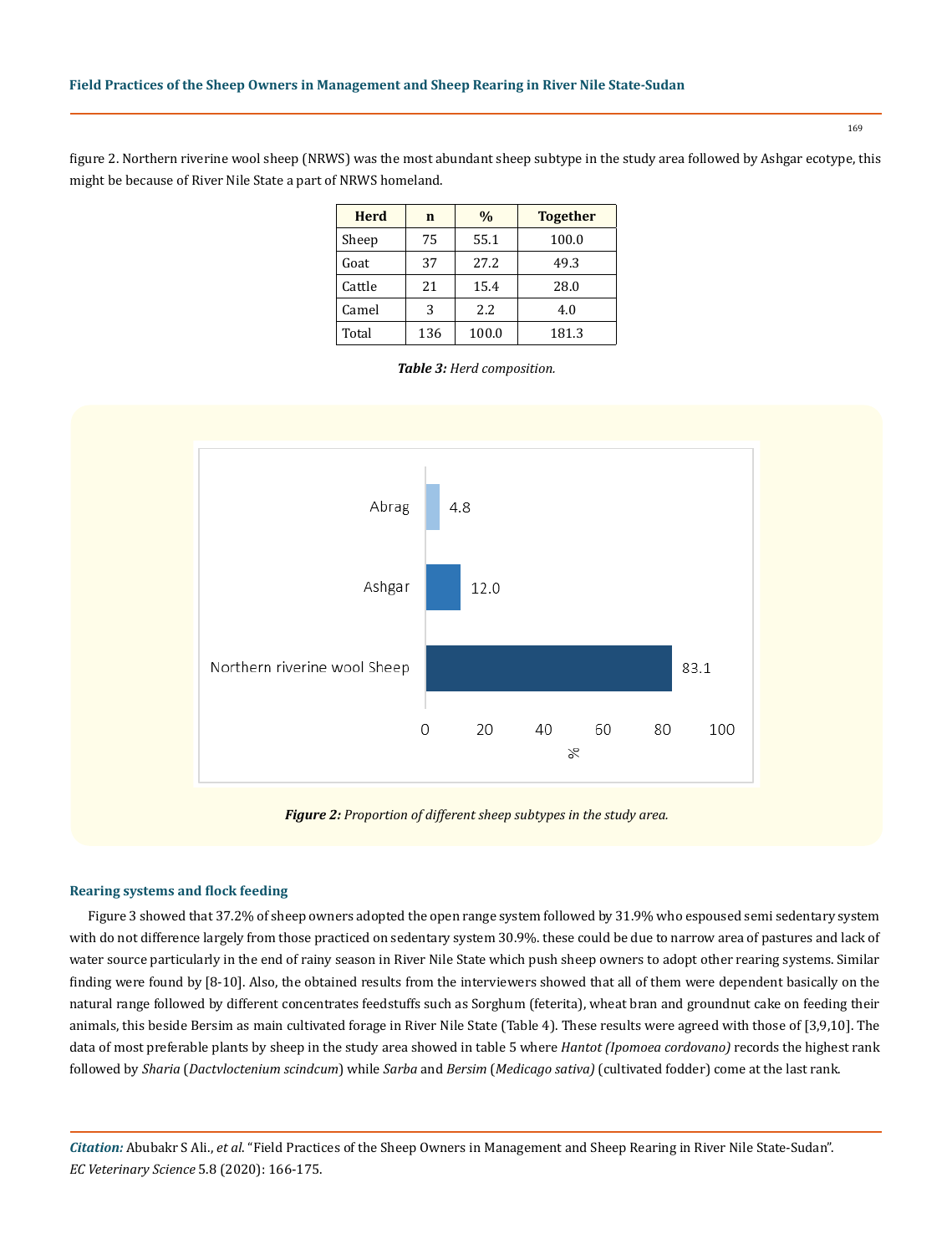

*Figure 3: Management systems adopted by sheep owners in the study area.*

| <b>Type of nutrition</b>    | n   | $\frac{0}{0}$ | <b>Together</b> |
|-----------------------------|-----|---------------|-----------------|
| Natural range               | 75  | 36.2          | 100.0           |
| Different concentrates feed | 60  | 29.0          | 80.0            |
| Bersim                      | 39  | 18.8          | 52.0            |
| By-products                 | 33  | 15.9          | 44.0            |
| Total                       | 207 | 100           | 276             |

*Table 4: Feeding systems of sheep types in the study area.*

#### **Productive and reproductive traits**

The data of the studied productive and reproductive traits (Table 6) showed significant differences (P < 0.05) in weaning age and ram production age, Ashgar showed the highest values in most studied productive and reproductive traits. Similar outcomes were found by [11] for the most studied productive and reproductive traits mainly weaning age which ranged from 3.67 to 4 months. Table 7 revealed that wet summer was the most lamping season (89%) of sheep followed by winter (37%), it seems to be that sheep owners flushed their ewes with additional feedstuffs at the beginning of winter and in wet summer (autumn) to reach the season of abundant pasture and feeds.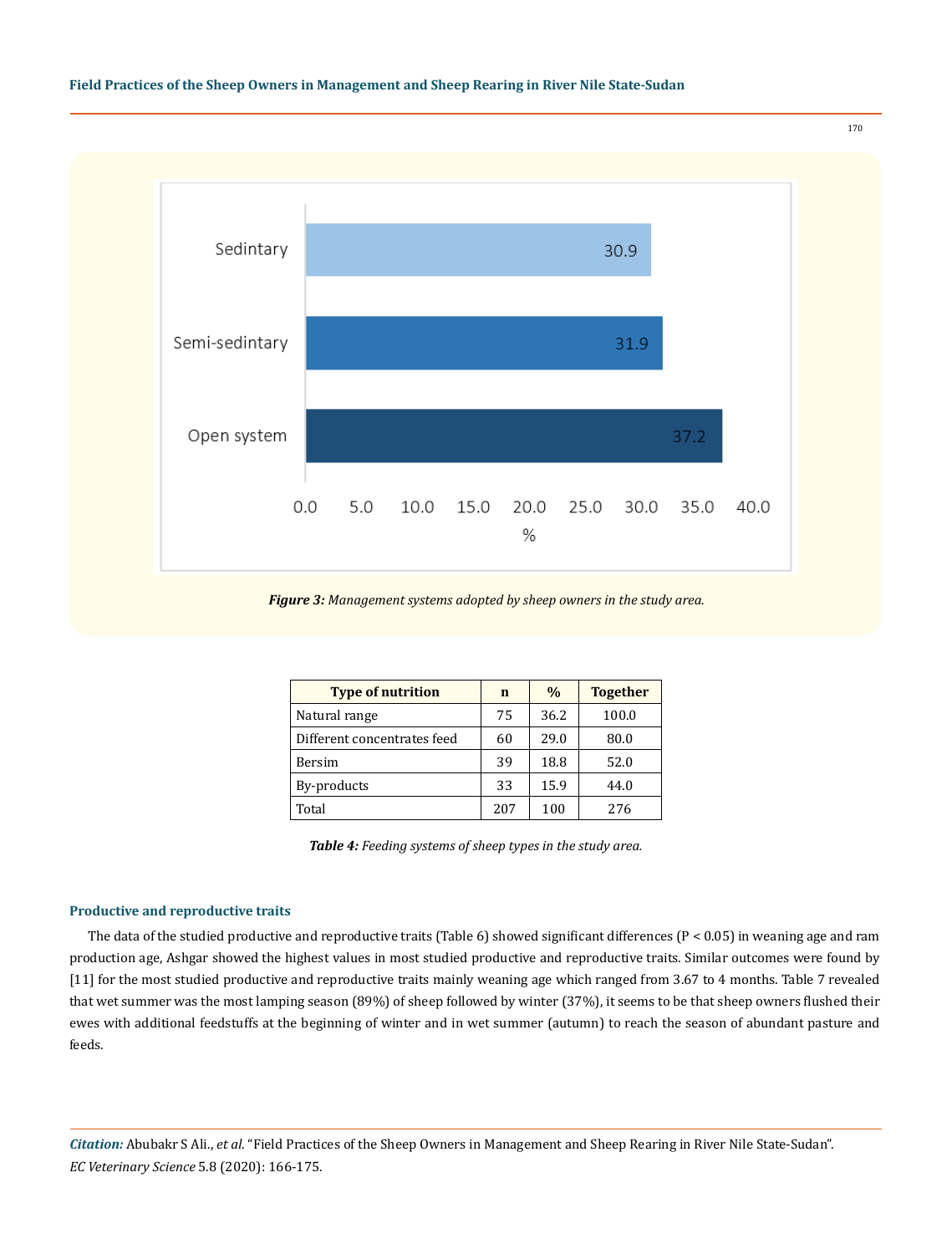| <b>Local name</b> | Scientific name                           | $\mathbf n$    | $\%$  | <b>Together</b> |
|-------------------|-------------------------------------------|----------------|-------|-----------------|
| Hantot            | Ipmeacordofano                            | 64             | 25.9  | 85.3            |
| Sharaia           | Dactylocteniumscindcum                    | 37             | 15.0  | 49.3            |
| Gobash            | Arisidafuniculata                         | 31             | 12.6  | 41.3            |
| Khodra (Molukhia) | Corchorusdepressus                        | 21             | 8.5   | 28.0            |
| Tarpa             | Boerhaviaerecta/rebens                    | 19             | 7.7   | 25.3            |
| Nageila (Najila)  | Cynododondactylon                         | 13             | 5.3   | 17.3            |
| Sitaih            | <i>Iotusgracinii</i>                      | 11             | 4.5   | 14.7            |
| Seada             | Cyperusesculentus/acumindle               | 10             | 4.0   | 13.3            |
| Difra             | Echinochloacolona                         | 10             | 4.0   | 13.3            |
| Damblap           | <i>Ischemaischamoides</i>                 | 6              | 2.4   | 8.0             |
| Luba              | Vigna spp.                                | 6              | 2.4   | 8.0             |
| Tabas             | Panicumturgidurn                          | 6              | 2.4   | 8.0             |
| Laplap            | Lablab purpurens                          | 5              | 2.0   | 6.7             |
| Gotom             | <b>Tribulusterrestris</b>                 | 4              | 1.6   | 5.3             |
| Sarba             | 11111                                     | $\overline{a}$ | 0.8   | 2.7             |
| Berseem           | Medicago sativa (Indigo ferahochstetteri) | $\overline{c}$ | 0.8   | 2.7             |
| Total             |                                           | 247            | 100.0 | 329.3           |

*Table 5: Preferable plants by sheep in the study area.*

| <b>Productive and reproductive traits</b>                  | <b>NRWS</b>                  | <b>Ashgar</b>                 | <b>Abrag</b>                  | Sig.      |  |  |
|------------------------------------------------------------|------------------------------|-------------------------------|-------------------------------|-----------|--|--|
| Birth weight (kg)                                          | $2.25 \pm 0.53$              | $2.57 \pm 0.53$               | $2.43 \pm 0.53$               | <b>NS</b> |  |  |
| Weaning weight (kg)                                        | $8.51 \pm 2.62^{\circ}$      | $11.43 \pm 2.07$ <sup>a</sup> | $9.57 \pm 1.27$ <sup>ab</sup> | $\ast$    |  |  |
| Mature weight for ram/ewe (kg)                             | $15.92 \pm 3.51$             | $18.86 \pm 4.71$              | $16.14 \pm 3.44$              | <b>NS</b> |  |  |
| Weaning age (months)                                       | $3.68 \pm 1.21$              | $3.71 \pm 0.76$               | $4.29 \pm 1.38$               | <b>NS</b> |  |  |
| Mature age for ram/ewe (months)                            | $6.85 \pm 1.39$              | $5.71 \pm 0.95$               | $6.71 \pm 1.70$               | <b>NS</b> |  |  |
| Age at first lambing (months)                              | $11.80 \pm 1.85$             | $11.43 \pm 0.53$              | $11.29 \pm 0.49$              | <b>NS</b> |  |  |
| Ram production age (year)                                  | $5.77 \pm 1.70$ <sup>b</sup> | $6.73 \pm 1.11$ <sup>ab</sup> | $7.29 \pm 1.25$ <sup>a</sup>  | $\ast$    |  |  |
| Ewe production age (year)                                  | $6.43 \pm 1.64$              | $6.00 \pm 0.58$               | $7.14 \pm 0.90$               | <b>NS</b> |  |  |
| NRWS=North riverine wool sheep.                            |                              |                               |                               |           |  |  |
| NS=No significant differences, *= Significant at P < 0.05. |                              |                               |                               |           |  |  |
| Different superscript letters within the same row are      |                              |                               |                               |           |  |  |
| significant difference at $P < 0.05$ .                     |                              |                               |                               |           |  |  |

*Table 6: Effect of sheep subtypes on productive and reproductive traits in the study area.*

| <b>Lamping time</b> | n  | $\%$  | <b>Together</b> |
|---------------------|----|-------|-----------------|
| Wet summer          | 65 | 69.1  | 89.0            |
| Winter              | 27 | 28.7  | 37.0            |
| Dry summer          | 2  | 2.1   | 27              |
| Total               | 94 | 100.0 | 128.8           |

|  | <b>Table 7:</b> Lamping time of the studied sheep ( $N = 75$ ). |  |
|--|-----------------------------------------------------------------|--|
|--|-----------------------------------------------------------------|--|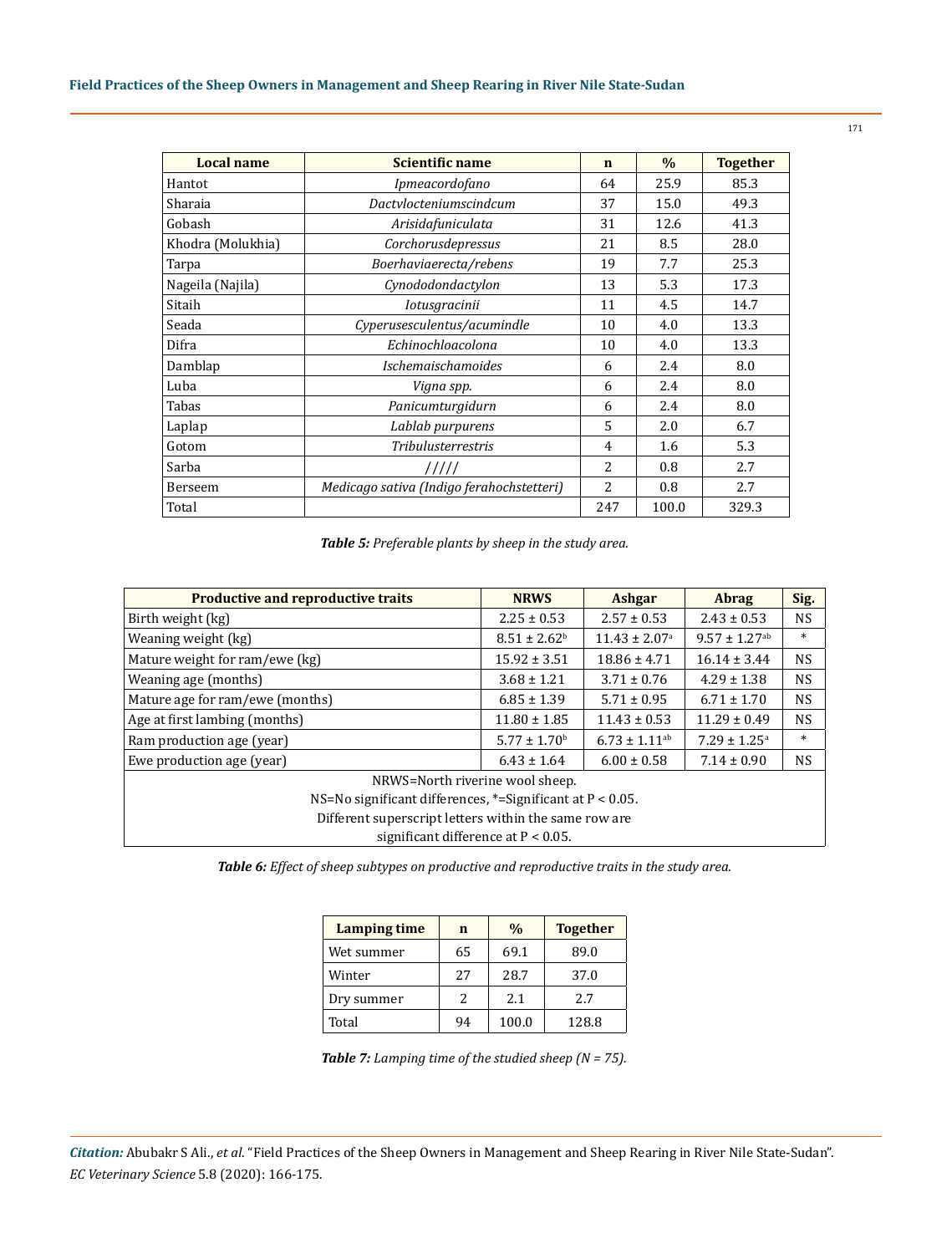#### **Selection and culling criteria of ewes and rams**

The results of selection criteria of ewes practiced by sheep owners (Table 8) indicated that size and feature was the major criterion (98.6%) while maturity age was the lowest selected criterion (27%). In the rams, feature comes at the first rank followed by its physical growth and pedigree of the ram comes in the last rank (Table 9). This could be due to sheep owners tend to select rams for their size and body conformation. These findings were in harmony with those of [5,12] who reported that sheep owners favoured certain subtype than others due to its size and feature. On the other hand, the obtained results of the culling criteria of ewes and rams (Table 10) showed that sheep owners culled their animals due to overage criterion in both ewes and rams, also low productivity comes in the second rank of culling criteria in ewes, where less sexual performance comes in the second rank in rams. These findings were similar to those of [5].

| <b>Criterion</b> | $\mathbf n$ | $\frac{0}{0}$ | <b>Together</b> |
|------------------|-------------|---------------|-----------------|
| Size and feature | 73          | 42.2          | 98.6            |
| Colour           | 54          | 31.2          | 73.0            |
| Twining rate     | 26          | 15.0          | 35.1            |
| Maturity age     | 20          | 11.6          | 27.0            |
| Total            | 173         | 100.0         | 233.8           |

| Table 8: Ewes selection criteria ( $N = 75$ ). |  |  |
|------------------------------------------------|--|--|
|------------------------------------------------|--|--|

| <b>Criterion</b> | n   | $\frac{0}{0}$ | <b>Together</b> |
|------------------|-----|---------------|-----------------|
| Feature          | 66  | 35.9          | 88.0            |
| Sheep subtype    | 54  | 29.3          | 72.0            |
| Growth           | 40  | 21.7          | 53.3            |
| Pedigree         | 24  | 13.0          | 32.0            |
| Total            | 184 | 100.0         | 245.3           |

| <b>Table 9:</b> Selection criteria of rams. |  |  |
|---------------------------------------------|--|--|
|---------------------------------------------|--|--|

| <b>Criterion</b> | <b>Ewes</b> |       |                 | Rams                     |       |                          |
|------------------|-------------|-------|-----------------|--------------------------|-------|--------------------------|
|                  | $\mathbf n$ | $\%$  | <b>Together</b> | n                        | $\%$  | <b>Together</b>          |
| Disease          | 3           | 2.3   | 4.1             | 6                        | 5.0   | 8.2                      |
| Overage          | 65          | 49.2  | 89.0            | 69                       | 57.5  | 94.5                     |
| Sterility        | 19          | 14.4  | 26.0            | $\overline{\phantom{a}}$ |       |                          |
| Weakness         | 14          | 10.6  | 19.2            | 16                       | 13.3  | 21.9                     |
| Low productivity | 31          | 23.5  | 42.5            | -                        | -     | $\overline{\phantom{0}}$ |
| Less sexual      | -           |       |                 | 29                       | 24.2  | 39.7                     |
| Total            | 132         | 100.0 | 180.8           | 120                      | 100.0 | 164.4                    |

*Table 10: Culling criteria of ewes and rams.*

#### **Most frequent diseases among adults and lamb of Fulani Sheep**

Table 11 shows that internal and external parasites were in the first rank of the most frequent diseases among adult sheep followed by nutritional diseases. While, unspecific diarrhea comes at the last rank. These findings were agreed with those of [3]. Moreover, table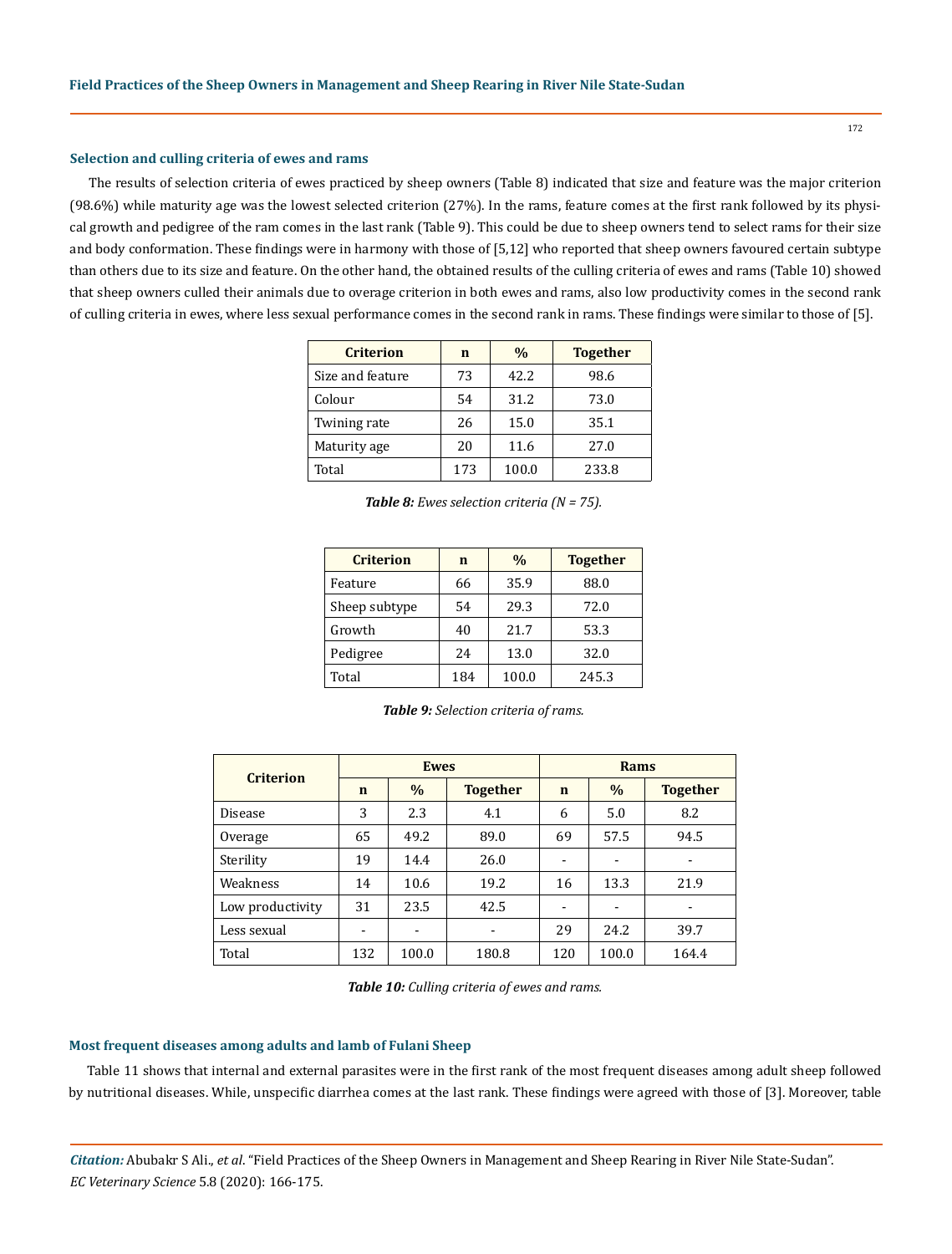12 revealed that internal and external parasites represent the most frequent diseases in lambs (66.2%) followed by unspecific diarrhea symptoms (46.2%) and pneumonia (41.5%), while viral diseases recorded the lowest value (23.1%). These results were disagreed with those of [13]. Furthermore, two-thirds of interviewees mentioned that lambs less than six months of age were the most infected sheep group compared to one third of animals more than six months of age (Figure 4).

| Disease type                    | $\mathbf n$ | $\%$  | <b>Together</b> |
|---------------------------------|-------------|-------|-----------------|
| Internal and external parasites | 57          | 29.8  | 76.0            |
| Nutritional diseases            | 41          | 21.5  | 54.7            |
| <b>Bacterial Diseases</b>       | 40          | 20.9  | 53.3            |
| Viral diseases                  | 33          | 17.3  | 44.0            |
| Pneumonia                       | 12          | 6.3   | 16.0            |
| Unspecific diarrhea             | 8           | 4.2.  | 10.7            |
| Total                           | 191         | 100.0 | 254.7           |

| <b>Table 11:</b> Most frequent diseases in lambs. |  |
|---------------------------------------------------|--|
|---------------------------------------------------|--|

| <b>Disease type</b>   | n   | $\frac{0}{0}$ | <b>Together</b> |
|-----------------------|-----|---------------|-----------------|
| Internal and external | 43  | 37.4          | 66.2            |
| Unspecific diarrhea   | 30  | 26.1          | 46.2            |
| Pneumonia             | 27  | 23.5          | 41.5            |
| Viral diseases        | 15  | 13.0          | 23.1            |
| Total                 | 115 | 100.0         | 176.9           |

*Table 12: Most frequent diseases among adults sheep.*



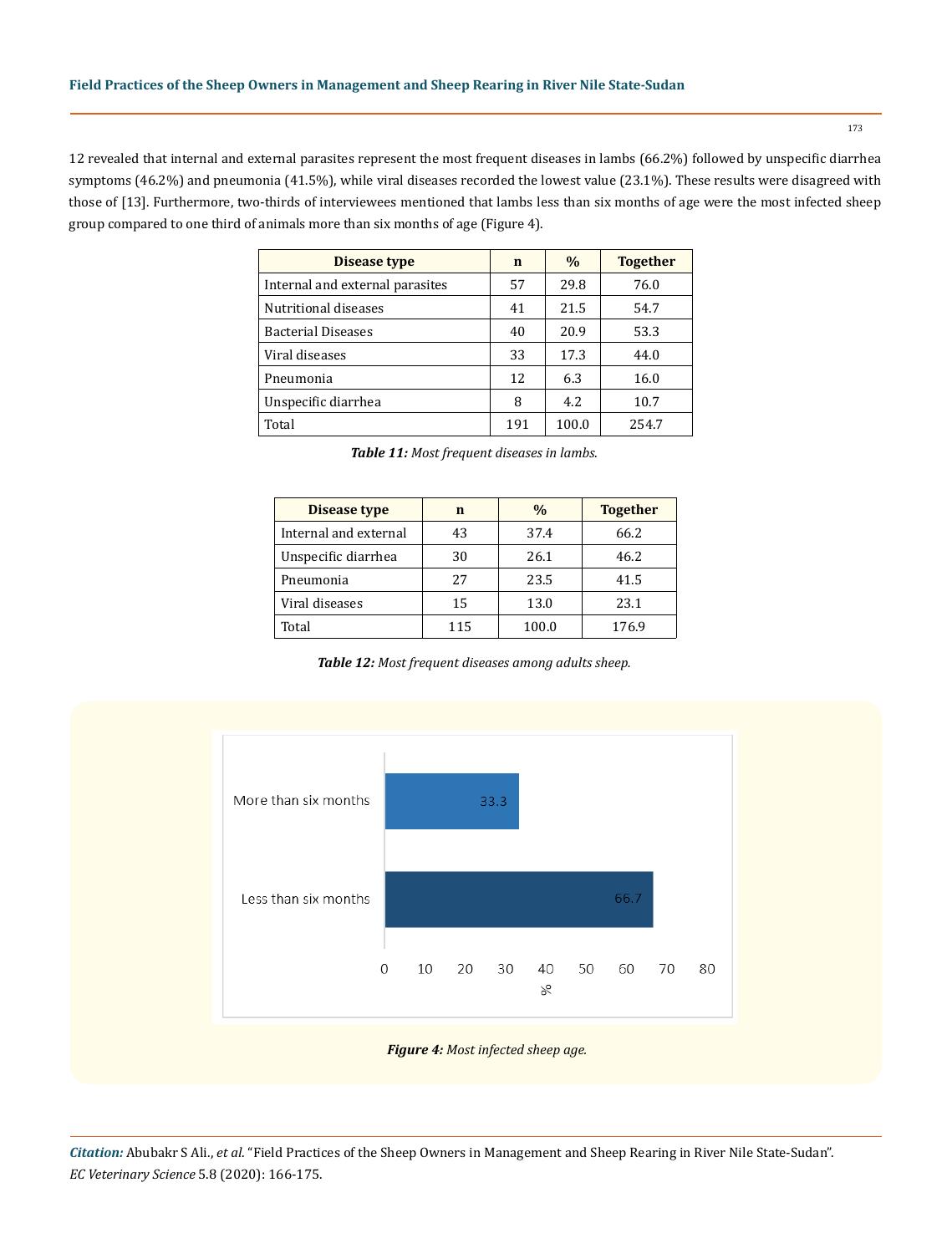#### **Production constraints**

The questionnaire survey revealed that feed shortage, diseases and security (particularly robbing) respectively were the most frequent among production constrains of sheep followed by the existence of predators while lack of water comes at the lowest rank (Table 13). These results were in line with those of [3,14] who found that the main handicaps in rearing sheep were diseases, lack of water and shortage in feed.

| <b>Constrains</b>          | $\mathbf n$ | $\frac{0}{0}$ | <b>Together</b> |
|----------------------------|-------------|---------------|-----------------|
| Feed shortage              | 58          | 25.3          | 79.5            |
| <b>Diseases</b>            | 44          | 19.2          | 60.3            |
| Security                   | 35          | 15.3          | 47.9            |
| Predators                  | 31          | 13.5          | 42.5            |
| Lack of extension services | 24          | 10.5          | 32.9            |
| Lack of labour             | 19          | 8.3           | 26.0            |
| Lack of water              | 18          | 7.9           | 24.7            |
| Total                      | 229         | 100.0         | 313.7           |

#### **Conclusion**

It could be concluded that both open and semi-sedentary systems were the most adopted systems by sheep owners, other desert sheep subtypes were found in the study area beside northern riverine wool sheep. Lack of feed, diseases and security were the main production constrains of sheep production in the study area. More consideration and care should be directed to sheep owners and their animals to improve sheep production conditions particularly range management, diseases control and raising the awareness of the owners to be more market oriented in their production.

### **Bibliography**

- 1. Marfr. Ministry of Animal Resources, Fisheries and Ranges. Department of Statistic and Information. Khartoum, Sudan. Statistical Bulletin for Animal Resources 27 (2018): 3.
- 2. Daragge A., *et al.* The of range rehabilitation on desertification control workshop seminar (1994).
- 3. Hamed AHM., *et al.* ["The Characteristics of Sheep Production in Gadarif State, Sudan".](http://jalsnet.com/journals/Vol_4_No_1_June_2017/2.pdf) *Journal of Agriculture and Life Sciences* 4.1 [\(2017\): 16-23.](http://jalsnet.com/journals/Vol_4_No_1_June_2017/2.pdf)
- 4. [Thompson SK. "Sample Size for Estimating Multinomial Proportions".](https://amstat.tandfonline.com/doi/abs/10.1080/00031305.1987.10475440) *American Statistical Association, U.S.A.* 41.1 (1987): 42-46.
- 5. Fatima EA., *et al.* ["Phenotypic Characterization of Fulani Sheep Subtypes".](http://repository.sustech.edu/handle/123456789/24686) *Journal of Agricultural and Veterinary Sciences* 20.2 (2019): [141-153.](http://repository.sustech.edu/handle/123456789/24686)
- 6. [Ishag IA and MKA Ahmed. "Characterization of production system of Sudanese camel breeds".](https://www.researchgate.net/publication/292282203_Characterization_of_production_system_of_Sudanese_camel_breeds) *Livestock Research for Rural Development* [23 \(2011\): 3.](https://www.researchgate.net/publication/292282203_Characterization_of_production_system_of_Sudanese_camel_breeds)
- 7. Osman AM., *et al.* ["Camel owners and perception towards management practices at Butana area, Gaderif state, Sudan".](https://www.ijstr.org/final-print/oct2015/Camel-Owners-And-Perception-Towards-Management-Practices-At-Butanaarea-Gaderif-State-Sudan.pdf) *International [Journal of Scientific Technology Research](https://www.ijstr.org/final-print/oct2015/Camel-Owners-And-Perception-Towards-Management-Practices-At-Butanaarea-Gaderif-State-Sudan.pdf)* 4.10 (2015): 286-289.